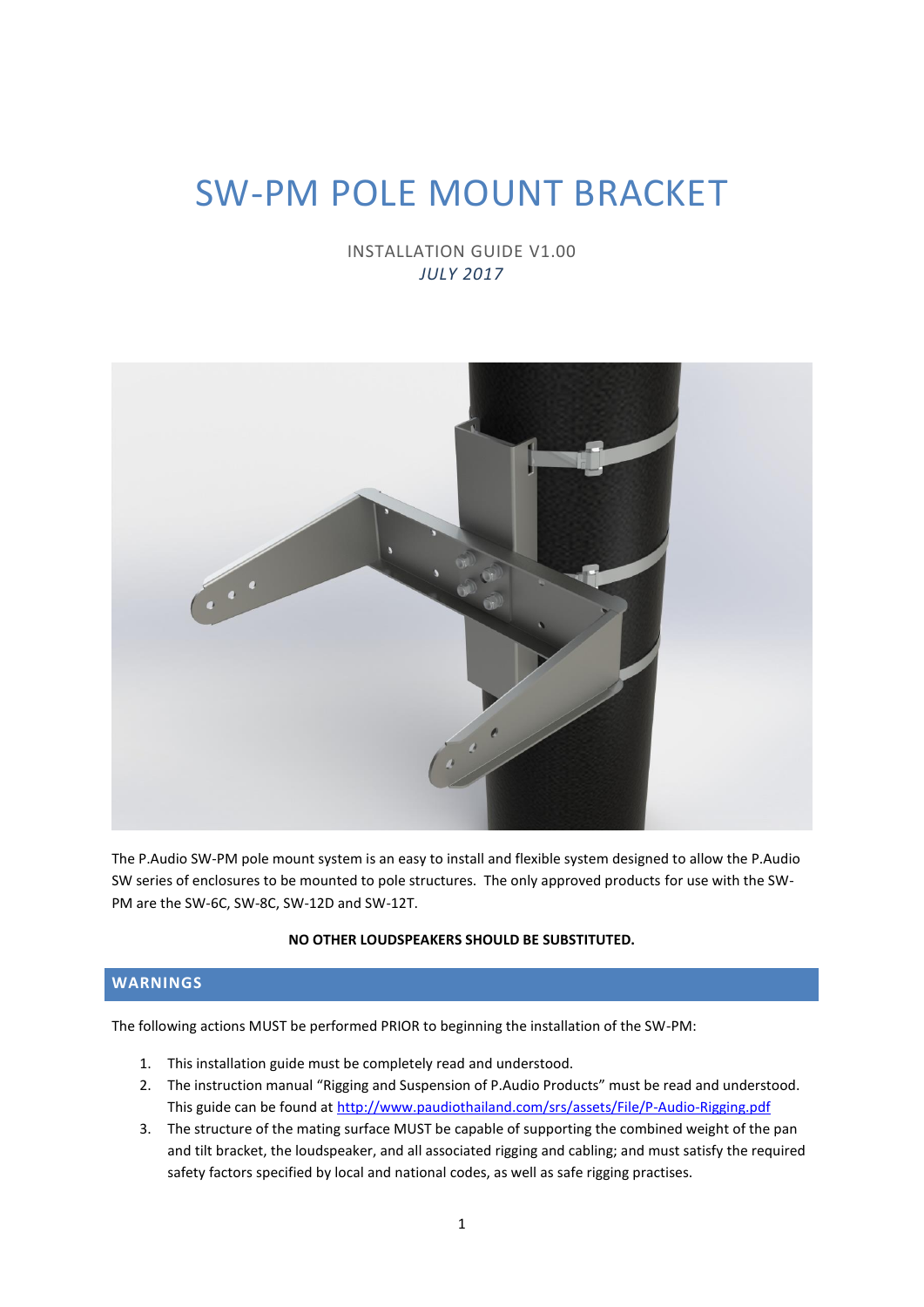- 4. The SW-PM pole mount bracket should be installed only by someone experienced in the overhead suspension of items. They should be familiar with applicable local/national codes governing the installation of these types of products and those governing the attachment of these types of products to specific pole structures.
- 5. Heed all warnings.
- 6. As a backup to the main mount, we highly recommend the use of another SW-PM above the suspended enclosure as a safety mount.

NOTE: Caution should be exercised when connecting P.Audio rigging to other dissimilar metals. P.Audio rigging components are NOT rate for use in highly corrosive or marine environments.

CAUTION: All structures outdoors are subjected to wind forces. These forces must be considered when suspending any product outdoors. It is necessary to know the "Effective Projected Area" (EPA) of the loudspeaker prior to installation of the loudspeaker and the SW-PM. The effective areas are shown below. Periodic inspections of the rigging, loudspeaker enclosure and installation are strongly recommended.

IMPORTANT NOTE: All products in direct weather installations can be subjected to high wind speeds. The working load limit and safety factor ratings are provided for static vertical (gravitational) loads only. For use in high wind areas, P.Audio recommends consultation with a licensed structural engineer to calculate an appropriately re-rated safety factor.

### **EPA Ratings**

EPA Ratings for SW Enclosures:

SW-6C: 724  $cm<sup>2</sup>$  using drag coefficient 1.2

SW-8C: 1033 cm<sup>2</sup> using drag coefficient 1.2

```
SW-12D/T: 2057 cm<sup>2</sup> using drag coefficient 1.2
```
## **CONSTRUCTION OF THE SW-PM**

The SW-PM is made up of 3 distinct parts, as shown below:

- 1. Pole Mount Bracket
- 2. Clamping Plate (3 Types)
- 3. Loudspeaker U-Bracket (Included with cabinet)

The bushings inside each of the SW cabinets are manufactured from 304 stainless steel. As such, only the 304 stainless screws and washers included with the enclosure are suitable for fastening the cabinet to the U Bracket.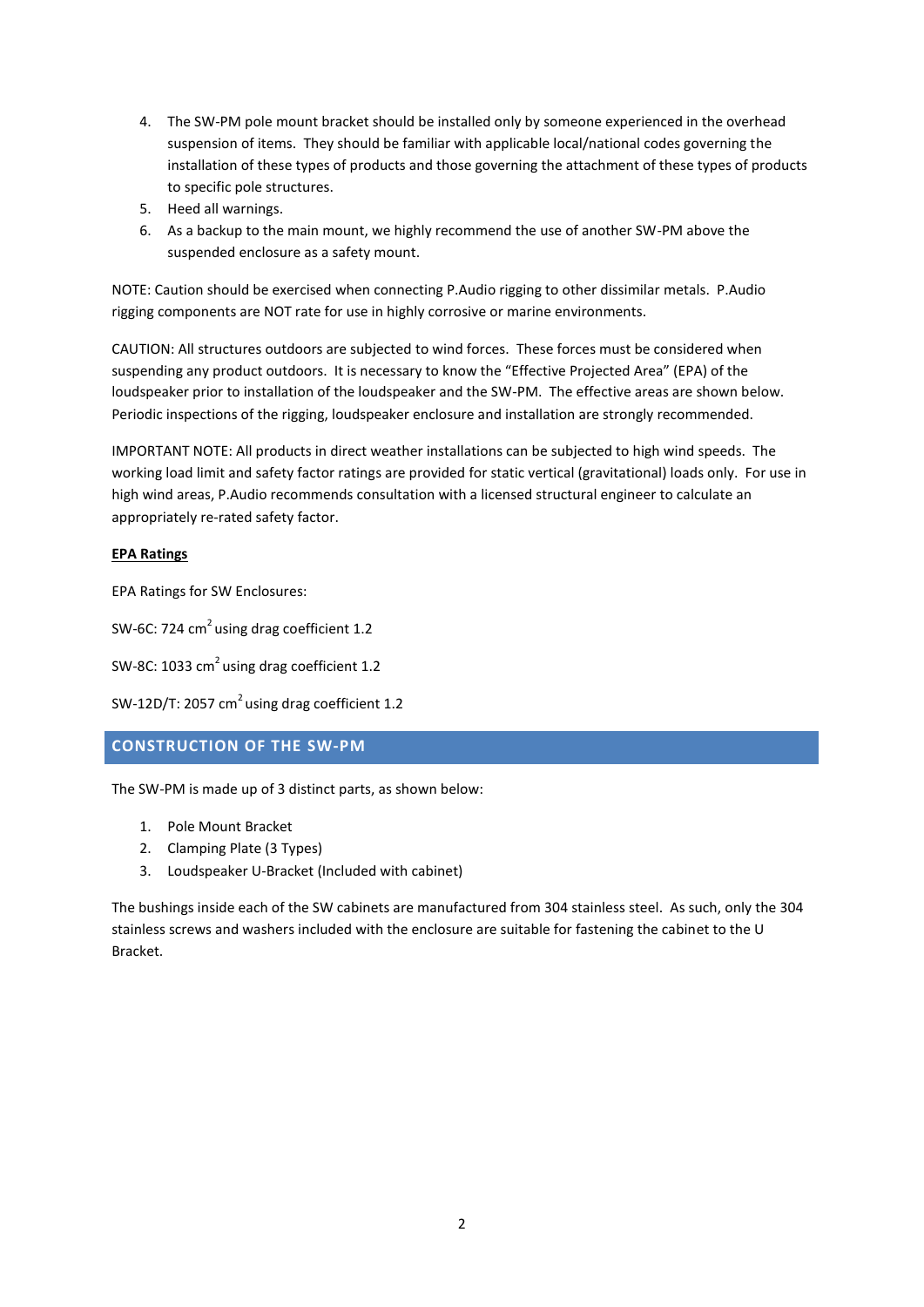## **INSTALLATION OF THE SW-PM**

## 1. MOUNT THE U BRACKET TO THE POLE MOUNT BRACKET, WITH USE OF THE CORRECT CLAMPING PLATE.

There are three different plates included in the SW Pole Mount kit. Only 1 of the plates will match with the holes in the U Bracket for the specific enclosure being used.

All of the fasteners are included with the SW Pole Mount Kit.



#### 2. MOUNT THE POLE MOUNT BRACKET TO THE POLE.

The SW-PM may be used on round or square poles. For square/rectangular poles the minimum flat dimension must be 3.75 inches (95.25mm) at mounting height and for round poles the minimum required diameter is 4 inches (101.6mm) at mounting height.

NOTE: P.Audio does not imply suitability of specific pole diameters. Each pole must be verified by the pole manufacturer or others, as to the structural suitability of the pole for use with the total load of the SW-PM, the loudspeaker, and all required safety factors. The SW-PM is designed for pole mounting ONLY! DO NOT wall mount the SW-PM.

NOTE: Instructions for mounting the Band-It bands and buckles are supplied by Band-It. The SW-PM has three slots for mounting the pole bracket assembly on a pole. ALL THREE slots MUST be used. Each slot MUST be DOUBLE WRAPPED (two INDEPENDENT bands per slot!) using the specified Band-It straps ONLY! DO NOT substitute any other straps. IT IS NECESSARY TO USE ALL MOUNTING SLOTS TO INSURE A SAFE AND SECURE MATE TO THE ASSOCIATED SURFACE! IMPORTANT: It is REQUIRED that each of the three band slots be wrapped TWICE (TWO INDEPENDENT SINGLE WRAPS PER SLOT). This should not be confused with "double wrapping", which is two wraps of the band through a single buckle. This means that a total of 6 bands and 6 buckles are required for a single SW-PM bracket. Two independent single wraps per slot will insure a strong and secure mounting of the bracket to the pole. Insure that the two buckles are separated from each other in each slot!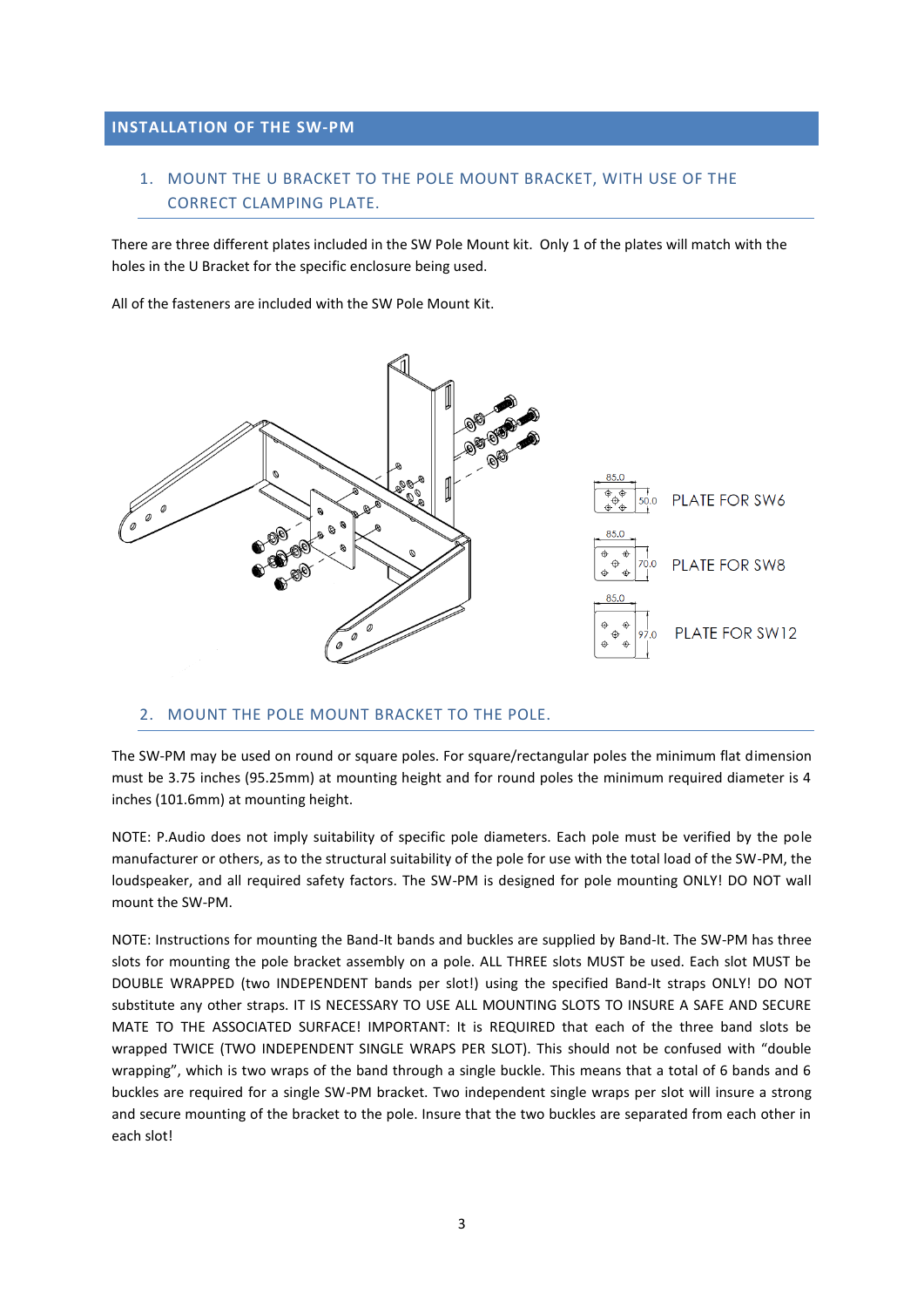IT IS CRITICAL THAT THE MATING SURFACE (Pole) BE CAPABLE OF SUPPORTING THE LOAD OF THE SW-PM BRACKET, THE LOUDSPEAKER AND ALL SUSPENSION HARDWARE, AS WELL AS PROVIDING THE PROPER SAFETY FACTORS. DO NOT ATTEMPT TO SUSPEND THE BRACKET AND LOUDSPEAKER UNTIL THE STRUCTURAL CHARACTERISTICS OF THE MATING SURFACE (Pole) ARE UNDERSTOOD. DO NOT INSTALL THE POLE MOUNT BRACKET AND LOUDSPEAKER IF THE MATING SURFACE (Pole) IS NOT CAPABLE OF SUPPORTING THE ENTIRE ASSEMBLY WEIGHT, AS WELL AS PROVIDING THE REQUIRED SAFETY FACTORS! IMPORTANT: There are 3 slots in the image below. Each of the 3 slots must be utilized to insure a secure mount to a pole. ALL 3 slots must use double wrapped bands (Two independent bands wrapped in each slot)! The image below shows the SW-PM mounted to a round pole. As shown, ALL three band slots must be used and all locations MUST be double wrapped.

Mount the SW-PM bracket assembly to the pole at the desired height on the pole. The bracket is mounted to the pole using BAND-IT stainless steel bands. DO NOT SUSTITUTE bands of other material or other widths! There are 3 locations for the SW-PM and ALL 3 slots MUST BE USED.

The required material is: BAND-IT # C206R9 stainless steel bands BAND-IT # C25699 buckles BAND-IT # C00169 tensioning tool. The stainless steel band is Type 201SS 0.030 inches (0.762mm) thick and 0.750 inches (19mm) wide.

WARNING: Do NOT substitute banding materials or banding dimensions. Installation instructions from BAND-IT should be followed exactly. Operating instructions are supplied with the tensioning tool. (All BAND-IT parts and tools purchased separately. These parts and tools are not supplied by P.Audio) The stainless steel banding material, buckles and tensioning tools are available from the following locations (or through distributors recommended by these locations):

BAND-IT IDEX, Inc. 4799 Dahlia St. Denver Colorado 80216 USA 1-800-525-0758

FELIX PONCE Calle Ignacio Zaragonza No. 8 Colonia Ahuehuetes Atizapan 52953 Edo. de Mexico (52) 555825 8502

BAND-IT Company Limited Speedwell Industrial Estate Stavely, Nr. Chesterfield Derbyshire, S43 3PF England Home Sales (44) 1246-479479 Export Sales (44) 1246 479480

BAND-IT Clamps (ASIA) Pte. Ltd. 11 Second Chin Bee Road Singapore 618777 65-62658853

BAND-IT Shanghai Sales Office 207 room Wanbao International Business Centre 660# Xinhua Road Shanghai, China 200052 021-62826348-308

USE EXTREME CAUTION! The loudspeaker is heavy and it is likely that the desired mounting location is high in the air. This process should never be attempted by a single person. TWO PEOPLE ARE REQUIRED TO MOUNT THE LOUDSPEAKER ENCLOSURE TO THE POLE AND BRACKET. Safety harnesses should always be worn when working from an elevated platform. The loudspeaker and loudspeaker section of the bracket may now be joined to the pole section and the required pan and tilt angles selected. This is a two person job and extreme care should be exercised to avoid serious injury.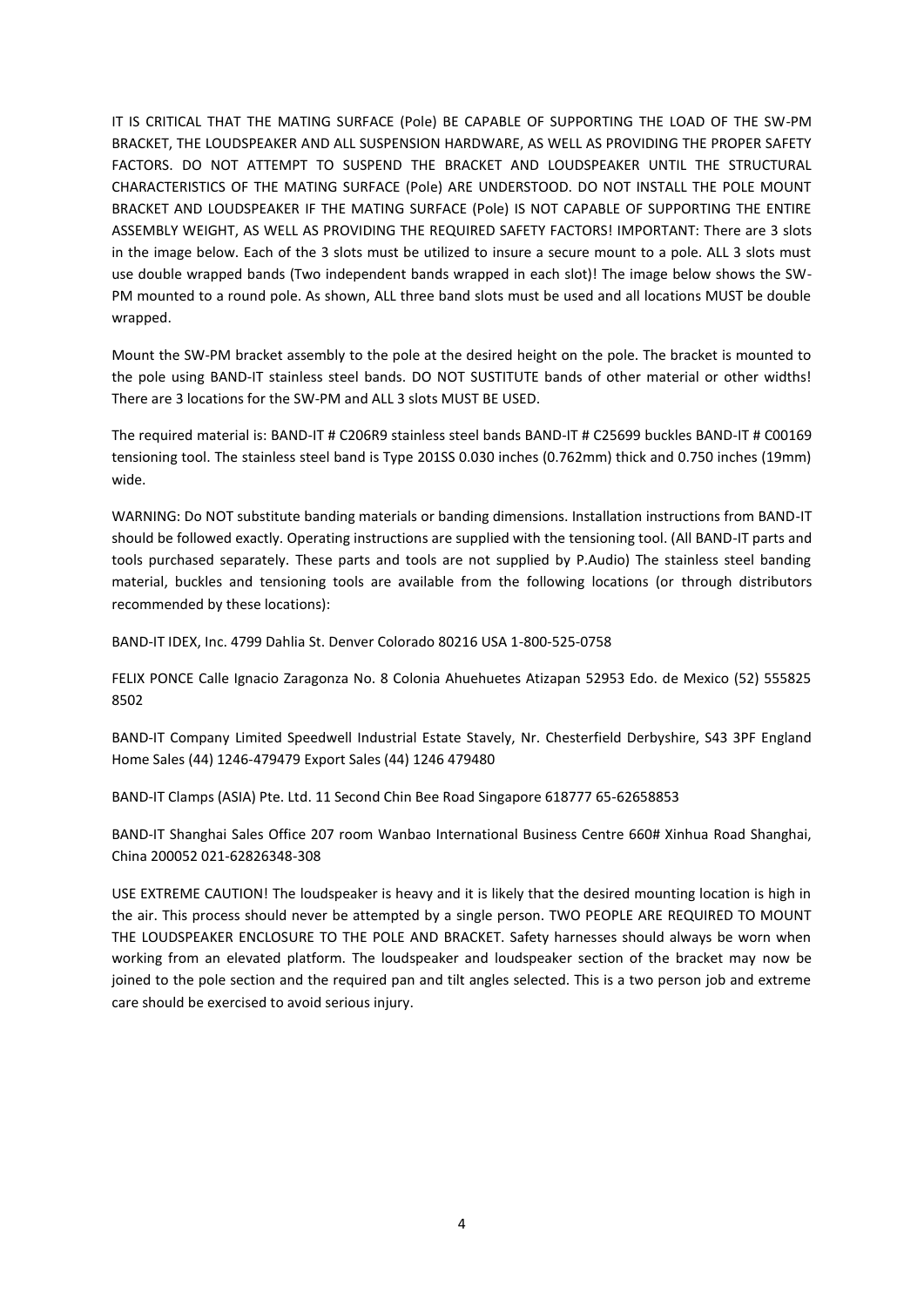

## 3. MOUNT THE SW SERIES ENCLOSURE INSIDE THE U BRACKET, AND FASTEN SECURELY.

The enclosure must be mounted with the rubber gaskets between the enclosure and the U Bracket to prevent slippage. The bolts used are included in the SW cabinet carton.